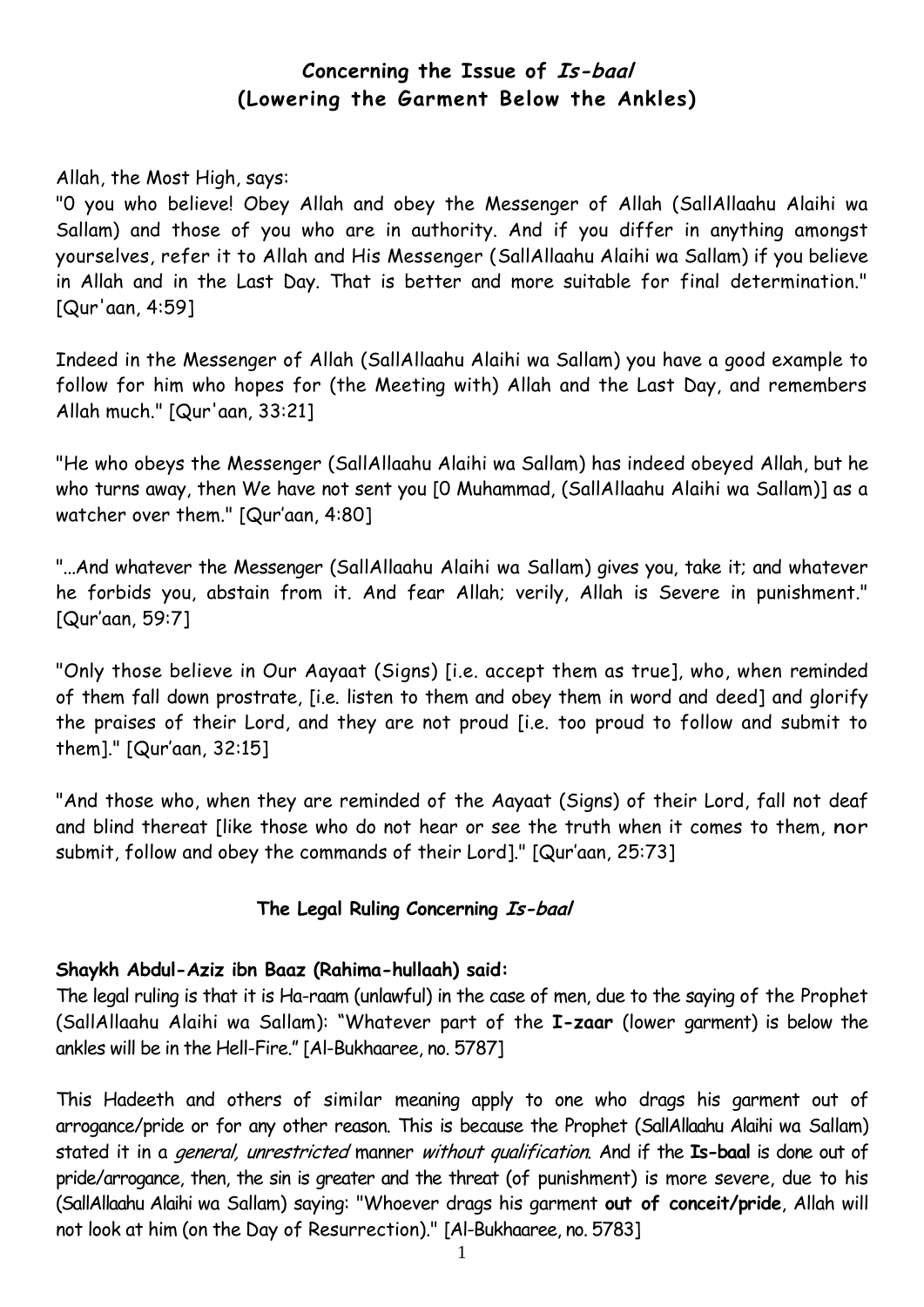It is not permissible to assume or suppose that the prohibition of **Is-baal** is limited to someone who does it out of arrogance/pride, because the Messenger (SallAllaahu Alaihi wa Sallam) did not limit the prohibition to the one who does it out of arrogance in another Hadeeth, where he (SallAllaahu Alaihi wa Sallam) said to some of his companions:

"...Raise up your **I-zaar** (lower garment) half-way up your shin. If you refuse, then (at least lift it) above the ankles. And beware of **Is-baal al-Izaar** (allowing the lower garment to hang below the ankles). Indeed! **Is-baal** is itself a form of Ma-kheelah (conceit, arrogance). And verily, Allah does not love Ma-kheelah (conceit, arrogance)..." [Abu Daawood, Ahmad; see: Saheeh Abu Daawood, 2/515-516, no. 4084]

So, he (SallAllaahu Alaihi wa Sallam) considered **al-Is-baal** - every type of it - a form of arrogance, since it is almost never done except for this reason. As for one who does not do it out of arrogance, then his action (of dragging the garment) is a **Wa-see-lah** (means) that leads to Khu-ya-laa' (pride, arrogance). And [the rule is that] "The means (to a thing) takes the same ruling as the ends/goals". [Hence, if the end-result of something is forbidden, then the means that leads to it is also forbidden.] [See: **Fataawaa 'Ulamaa al-Balad al-Haraam**, pgs. 572-573]

# **The Severity of this Act**

On the authority of Abu Hurairah (RadiyAllaahu an-hu), that the Prophet (SallAllaahu Alaihi wa Sallam) said: "While a man was walking, dressed in a two-piece garment and *proud of himself* with his hair wellcombed, suddenly Allah made him sink into the earth and he will go on sinking into it until the Day of Resurrection." [al-Bukhaaree, no. 5789]

On the authority of Ibn 'Umar (RadiyAllaahu an-humaa), that the Messenger of Allah (SallAllaahu Alaihi wa Sallam) said: "While a man was dragging his **l-zaar** (lower garment) on the ground (behind him), suddenly Allah made him sink into the earth and he will go on sinking until the Day of Resurrection..." [al-Bukhaaree, no. 5790]

## **The Recommended length of the I-zaar (Lower garment) [including: trousers, Jalabeeyah, Qamees, etc.]**

On the authority of Ibn 'Umar (RadiyAllaahu an-humaa) who said: I passed by the Messenger of Allah (SallAllaahu Alaihi wa Sallam) while my **I-zaar** (lower garment) was dragging. He (the Messenger of Allah) (SallAllaahu Alaihi wa Sallam) said: "0 Abdullah! Raise up your garment". So, I raised it up. Then he (SallAllaahu Alaihi wa Sallam) said: "More". So, I raised it more. Then, I continued to attend to it after that. So, some of the people said: Up to where? He (SallAllaahu Alaihi wa Sallam) said: "**Half-way up the shin**." [Reported by Muslim; Mishkaat, 2/1250, no. 4368]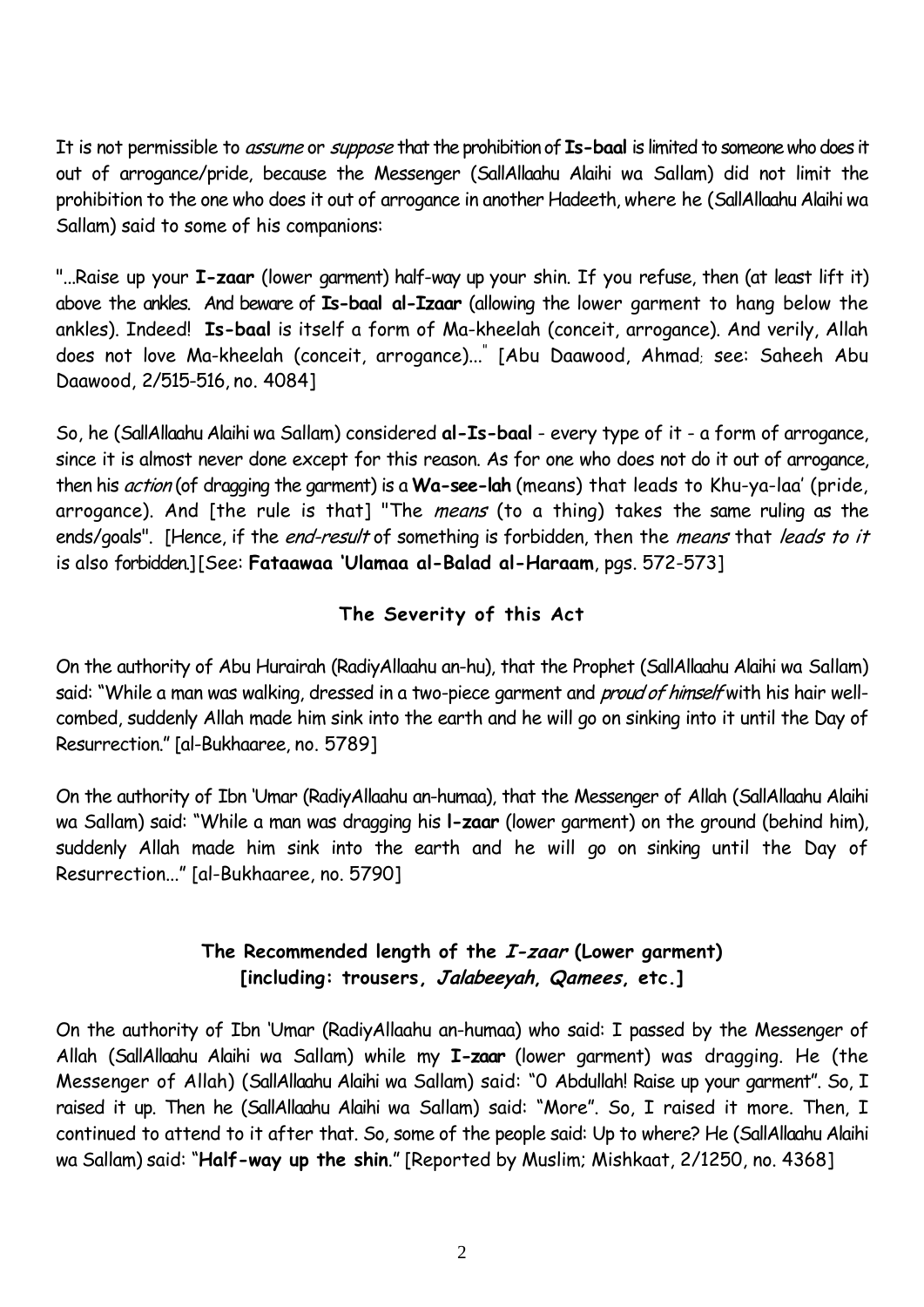## **Further Clarification Concerning the length of the Lower Garment**

On the authority of Abu Sa'eed al-Khudree (RadiyAllaahu an-hu), from the Messenger of Allah (Sall**A**ll**a**ahu Alaihi wa Sallam) that he said: "The lower garment of the **Mu'-min** (believer) is at the **half-way mark of the shin**; and there is no blame/sin upon him if it is between **the Half-way mark and the ankles**; and whatever is **below that** is in the **Hell-Fire**. And whoever **drags his lower garment out of pride**, Allah will not look at him on the Day of Judgment." [Maalik, no. 12; Abu Daawood, no. 4093; Ibn Maajah, no. 3573. The chain of narrators is Saheeh (authentic). See: Mishkaat, 2/1243, no. 4331]

#### **Some of the Reasons for this Prohibition**

On the authority of 'Amr ibn Shu'aib, from his father, from his grandfather (RadiyAllaahu anhu), who said that the Messenger of Allah (Sall**A**ll**a**ahu Alaihi wa Sallam) said: "Eat, drink, give charity and wear clothing [as you like] - as long as you avoid falling into **Is-raaf** (waste, extravagance) and **Ma-khee-lah** (pride, arrogance, conceit)." [Reported by Ahmad, an-Nasaa'ee and Ibn Maajah. It is a Hasan Hadeeth, mentioned by al-Bukhaaree in the Chapter Heading (1), Kitaab al-Libaas (77), before Hadeeth no. 5783. Mishkaat 2/1252, no. 4381]

On the authority of lbn Abbaas (RadiyAllaahu an-humaa), that he said: "Eat whatever you like [and drink] and wear whatever clothing you like - as long as you avoid two matters: **Sa-raf** (waste, extravagance) and **Ma-khee-lah** (pride, arrogance, conceit). [Reported by al-Bukhaaree in the Chapter Heading (1), Kitaab al-Libaas (77), before Hadeeth no. 5783. Mishkaat 2/1252, no. 4380]

**Is-baal** in addition to being a form of **Is-raaf** (waste), is a means of subjecting one's garment (to be soiled by) Na-jaa-sah (impurities) and Wa-sakh (filth) (as it drags along the ground). For this reason it is *confirmed* from 'Umar (RadiyAllaahu 'an-hu), that when he saw a young man allowing his garment to drag along the ground, he said to him: "Raise up your garment. Indeed, this is **Atqaa** (more pious) in front of your Lord, and **An-qaa** (cleaner) for your garment." [Mishkaat 2/1252, no. 4381]

#### **The Hadeeth of Abu Bakr (RadiyAllaahu an-hu)**

On the authority of Ibn 'Umar (RadiyAllaahu an-humaa), that the Prophet (SallAllaahu Alaihi wa Sallam) said: "On the Day of Judgment, Allah will not look upon a person who drags his garment out of **Khuya-laa'** (pride, conceit, arrogance). [Upon hearing this] Abu Bakr (RadiyAllaahu an-hu) said: '0 Messenger of Allah (Sall**A**ll**a**ahu Alaihi wa Sallam) one side of my **I-zaar** (lower garment) hangs (below the ankles) if I do not attend to it (i.e. constantly pull it up).' The Prophet (SallAllaahu Alaihi wa Sallam) said: "**You** are not one of those who do it out of **Khu-ya-laa'** (pride, conceit, arrogance). [al-Bukhaaree, no. 5784]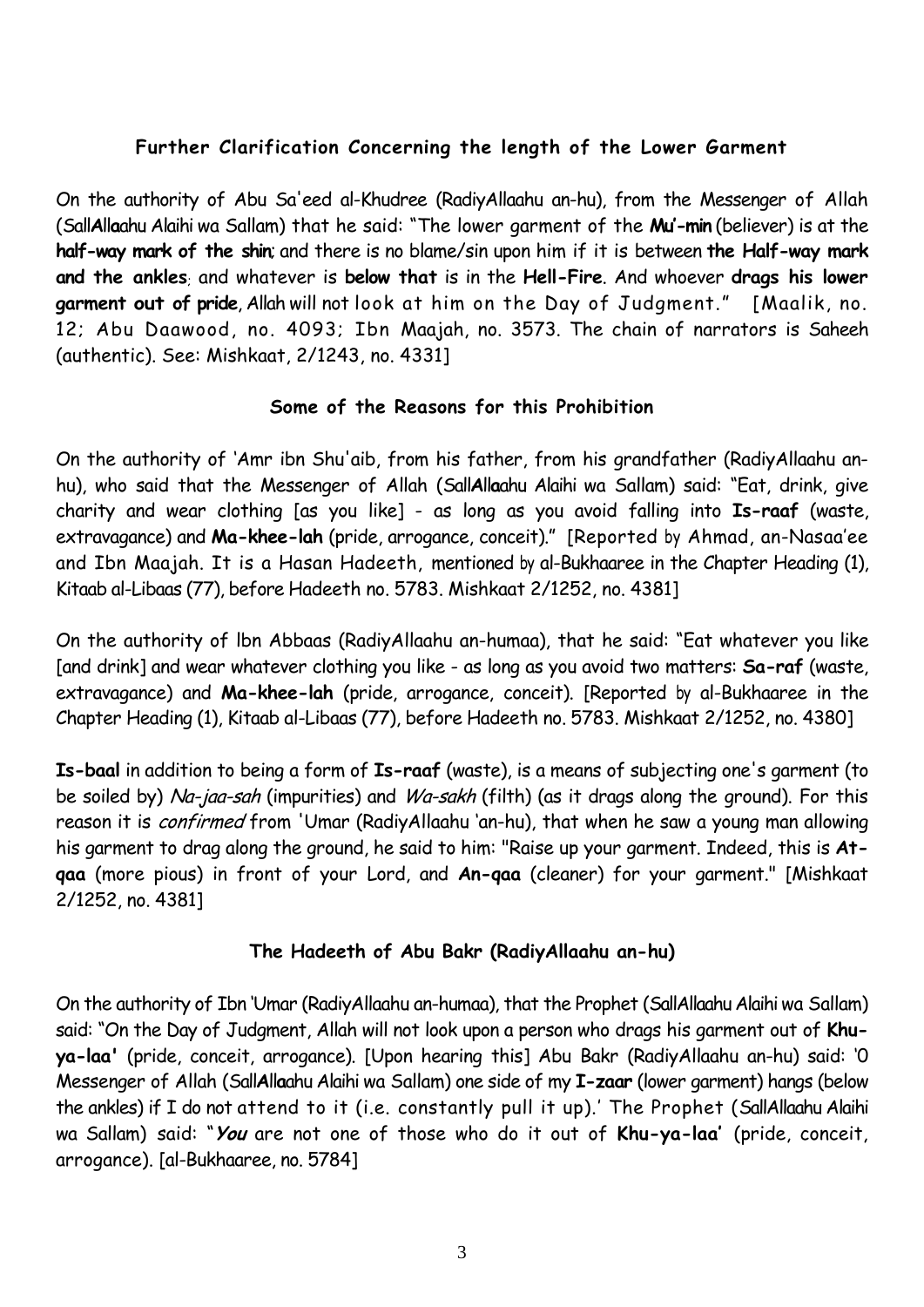## **Use of the Hadeeth of Abu Bakr (RadiyAllaahu an-hu) To Avoid the Prohibition of Is-baal**

### **Shaykh Abdul-Aziz ibn Baaz (Rahima-hullaah) said:**

As for his (SallAllaahu Alaihi wa Sallam) saying to Abu Bakr (RadiyAllaahu an-hu), when he said: '0 Messenger of Allah! My **I-zar** keeps falling down unless I take care (to hold it up)'; - Then, the Prophet (Sall**A**ll**a**ahu Alaihi wa Sallam) said to him: "Indeed! **You** are not one of those who do so out of conceit/arrogance!" [Al-Bukhaaree, no. 5784]

So his (SallAllaahu Alaihi wa Sallam) point is that whoever **continues** to pull up his garment whenever it falls down, then he is not considered to be of those who drag the garment out of arrogance since he did not **intentionally** cause it to drag (on the ground). Rather, his garment falls (unintentionally), and he pulls it up **continuously**. And there is no doubt that such person is **Ma'-dhoor** (excused from blame).

As for one who **intentionally** lets it hang, whether it be a Bush-t (a robe-like garment worn over the regular clothing), Sa-raa-weel (pants), I-zaar (lower garment), or Qaa-mees (long shirt) - this falls under the threat (of punishment mentioned in this Hadeeth), and he is **not excused** from blame for dragging his garment. This is because the authentic Ahaadeeth that prohibit **Is-baal** include - and apply to - him by way of its Man-tooq (explicit wording, text), its Ma'-naa (import, general meaning), and its Ma-qaa-sid (intent, purpose, aim).

Therefore, it is **Waa-jib** (obligatory) for every **Muslim male** to beware of **Is-baal** (dragging the garment on the ground) and to have **Taq-wa** (piety, obedience) of Allah in this matter, and avoid allowing his garment to *hang below his ankles* - acting upon these authentic Ahaadeeth and protecting oneself from **Allaah's Gha-dab** (Anger) and **'I-qaab** (Punishment). And Allaah is the One Who Grants the Taw-feeq (Success, in doing what is right)! [**Fataawaa' 'Ulamaa al-Balad al-Haraam**, pgs. 573-574]

## Permission for Women to Extend the Length of their Garments

On the authority of Umm Salamah (RadiyAllaahu an-haa), who said to the Messenger of Allah (SallAllaahu Alaihi wa Sallam) - at the time when he mentioned the lower garment - '0 Messenger of Allah (SallAllaahu Alaihi wa Sallam), What about the women?' He (SallAllaahu Alaihi wa Sallam) said: 'She may lower it a **Shib-ran** (hand-span).' She said: 'Then, she will still be uncovered (i.e. her feet will be exposed).' He (SallAllaahu Alaihi wa Sallam) said: 'Then, she may lower it a **Dhi-raa-'an** (arm-span), and not more than that.' [Maalik, Abu Daawood, an-Nasaa'ee, Ibn Maajah. Mishkaat. 2/1244, no. 4334]

In the narration of at-Tirmidhee and an-Nasaa'ee, from Ibn Umar (RadiyAllaahu an-humaa) [from Umm Salamah (RadiyAllaahu an-haa) that she said: '…then, their feet will still be uncovered.' He (SallAllaahu Alaihi wa Sallam) said: 'Then, they may lower it a **dhi-raa-'an**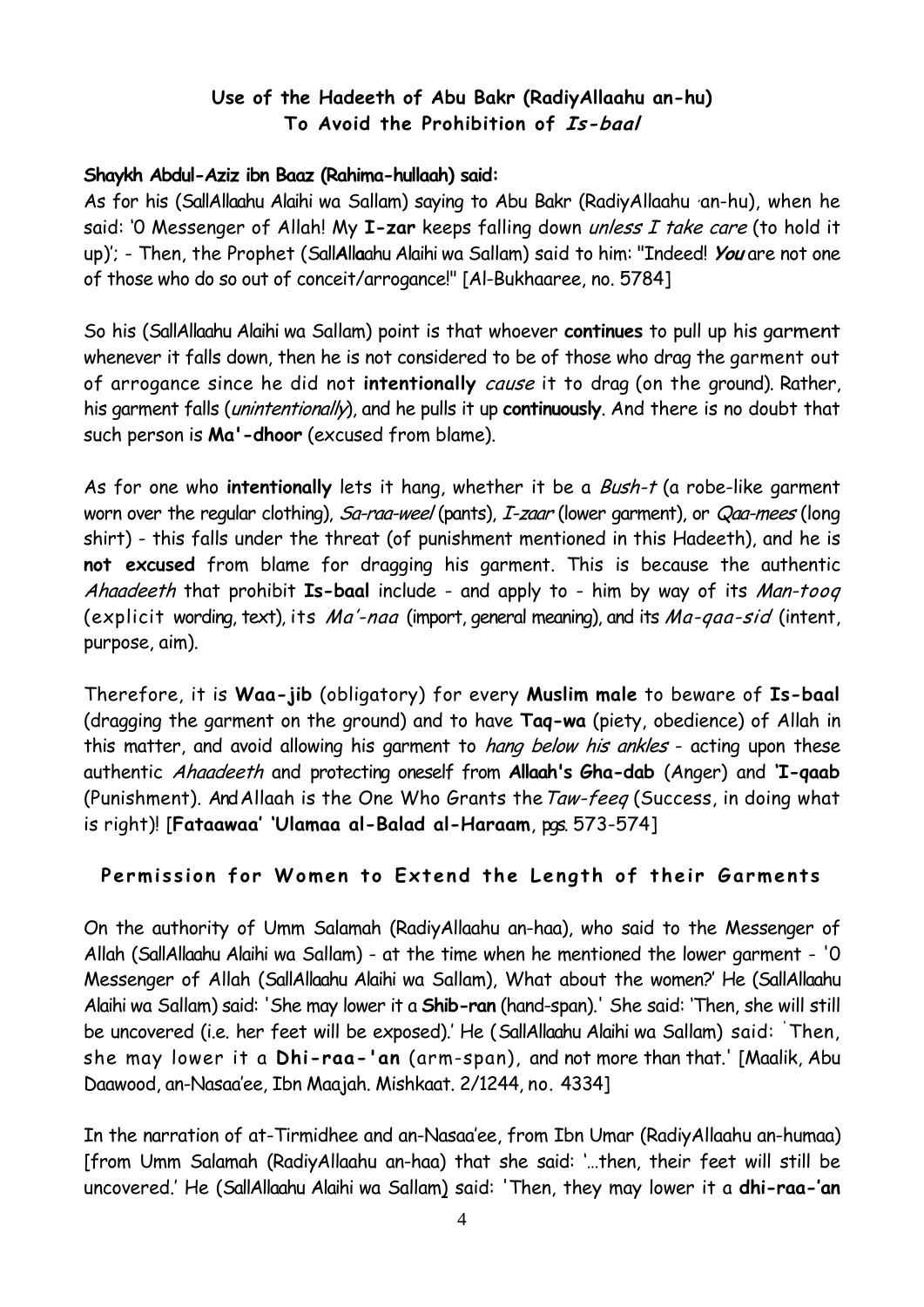(arm-span), and not more than that.' [Mishkaat 2/1244, no. 4335]

This Hadeeth proves the exemption of woman from the prohibition of **Is-baal** (allowing the garment to hang below the ankles). It also proves that the prohibition of **Is-baal** is not limited to the one who does so out of pride or arrogance (**Khu-ya-laa'**). Otherwise, there was no reason for Umm Salamah (RadiyAllaahu an-haa) to ask whether the woman would be punished for lengthening their garment in order to cover their feet - since their doing so was clearly not out of pride or arrogance, but rather to cover their **'Aw-rah** (i.e. the parts of the body that must be concealed and not revealed). [See: **al-Qawl al-Mubeen Fee Akh-taa' al-Musalleen**, Shaykh Mash-hoor Hasan Salmaan, pg. 30-31]

## **The Mistake of at-Tash-meer (Rolling up the Pants legs or Shirt sleeves) in Salaah**

There is no doubt that allowing one's pants legs to hang below the ankles is prohibited **during** the Salaah, just as it is prohibited for the pants legs to hang below the ankles **outside** of the Salaah. However, rolling up or folding the pants legs for Salaah is not the answer as this is specifically forbidden while one is engaged in Salaah.

It is narrated on the authority of Ibn Abbaas (RadiyAllaahu an-humaa) that the Messenger of Allah (SallAllaahu Alaihi wa Sallam) said: "I have been ordered to prostrate on seven (bones) and **not** to fold back the hair and clothing (during the performance of Salaah)..." [Al-Bukhaaree, no. 809, 810, 812, 816....Muslim, no. 991-995]

**Imaam al-Bukhaaree** (Rahima-hullaah) entitled the chapter for one of these Hadeeth: 'One Should not roll up (fold or tuck up) his garment in As-Salaah'. The Book of al-Adhaan, Baab 138, Hadeeth no. 816.

**Imaam an-Nawawee** (Rahima-hullaah) entitled the chapter: 'How the Limbs should work in Prostration and the Forbiddance to Fold Clothing and Hair and Plaiting of hair in the Salaah'. The Book of Salaah, Hadeeth no. 991...

**Imaam Ibn Khuzaimah** (Rahima-hullaah) entitled the chapter for this Hadeeth: `The Stern Warning against rolling up (tucking, folding) the Garment in Salaah'. Saheeh Ibn Khuzaimah, 1/383.

**Imaam an-Nawawee** (Rahima-hullaah) says: The scholars have agreed upon the **Nah-y** (prohibition) of performing Salaah while one's garment, sleeves, and that which is similar to this are *Mushammar* (rolled up)'.